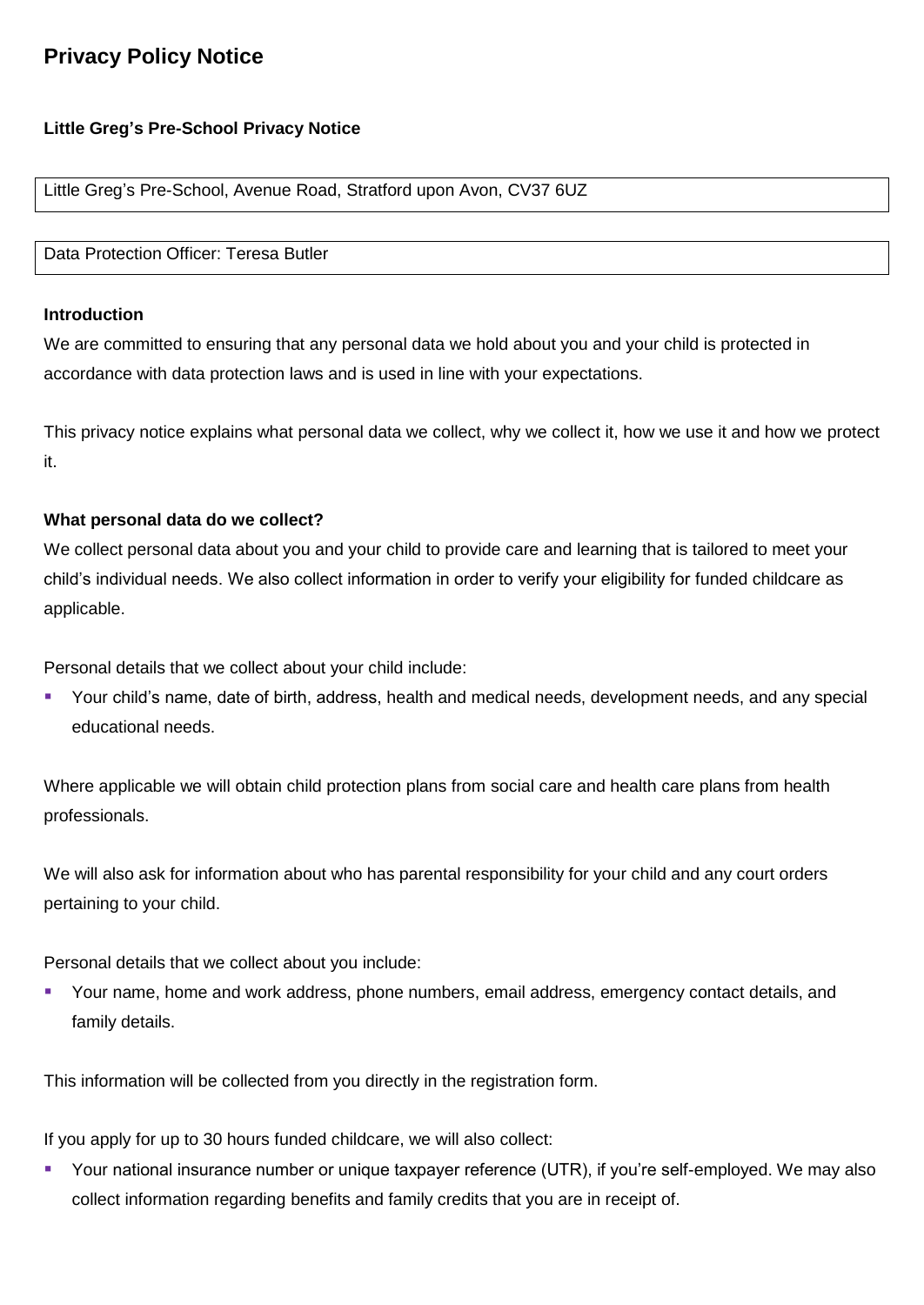# **Why we collect this information and the legal basis for handling your data**

We use personal data about you and your child in order to provide childcare services and fulfil the contractual arrangement you have entered into. This includes using your data to:

- contact you in case of an emergency
- to support your child's wellbeing and development
- to manage any special educational, health or medical needs of your child whilst at our setting
- to carry out regular assessments of your child's progress and to identify any areas of concern
- to maintain contact with you about your child's progress and respond to any questions you may have
- to process your claim for up to 30 hours funded childcare (only where applicable)
- to keep you updated with information about our service

With your consent, we will also record your child's activities for their individual learning record. This may include photographs and videos. You will have the opportunity to withdraw your consent at any time, for images taken by confirming so in writing.

We have a legal obligation to process safeguarding related data about your child should we have concerns about their welfare. We also have a legal obligation to transfer records and certain information about your child to the school that your child will be attending.

#### **Who we share your data with**

In order for us to deliver childcare services we will also share your data as required with the following categories of recipients:

- Ofsted during an inspection or following a complaint about our service
- the Local Authority (where you claim up to 30 hours funded childcare as applicable)
- the government's eligibility checker (as above)
- our insurance underwriter (if applicable)
- **our setting software management provider (if applicable)**
- the school that your child will be attending

We will also share your data if:

- We are legally required to do so, for example, by law, by a court or the Charity Commission;
- to enforce or apply the terms and conditions of your contract with us;
- to protect your child and other children; for example by sharing information with social care or the police;
- **i** it is necessary to protect our rights, property or safety
- We transfer the management of the setting, in which case we may disclose your personal data to the prospective buyer so they may continue the service in the same way.

We will never share your data with any other organisation to use for their own purposes

## **How do we protect your data?**